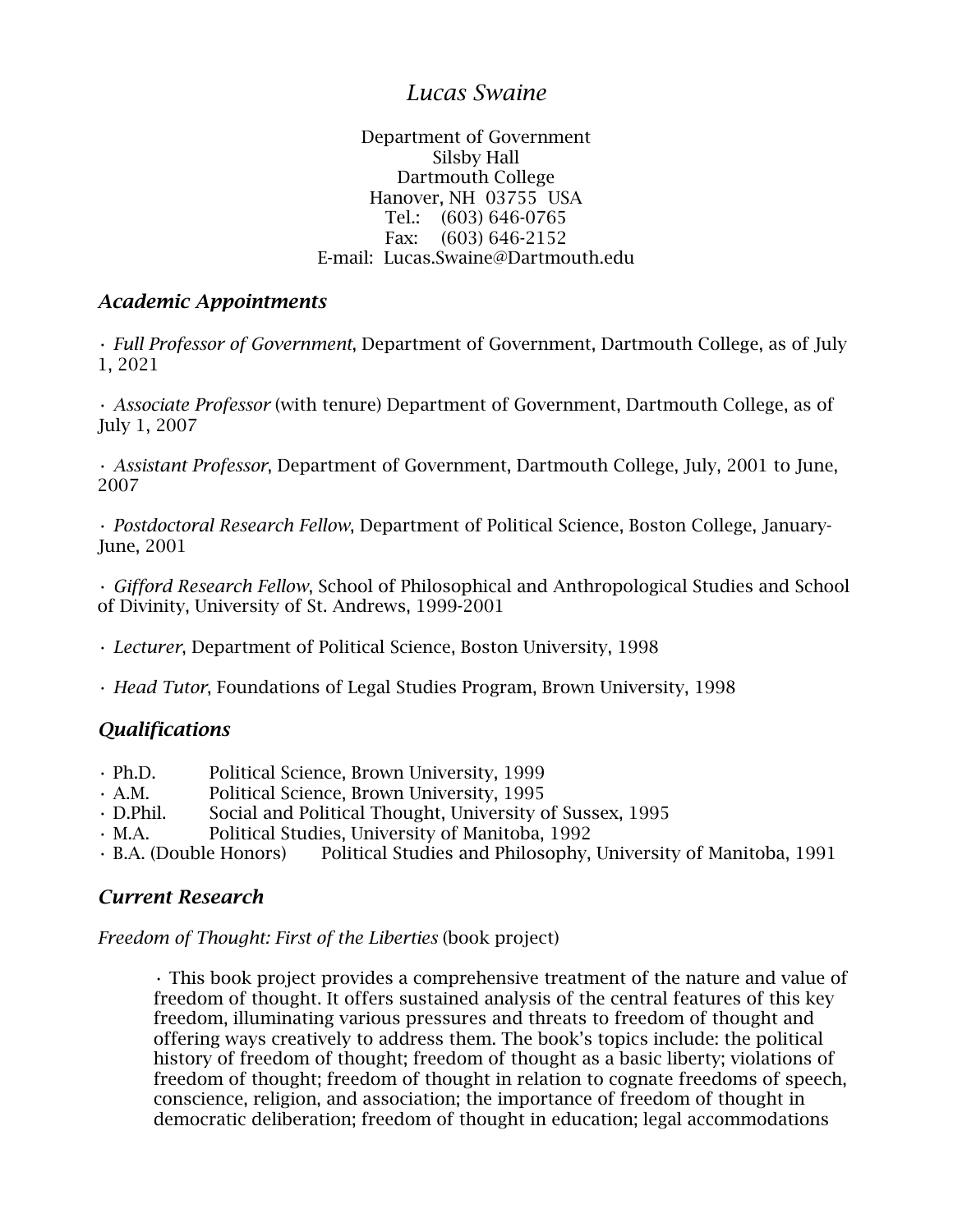for freedom of thought; and protection of freedom of thought from dangers posed by new technologies, state surveillance, social and political pressures, and selfimposed diminution.

"Freedom of Thought in Political History" (forthcoming in *The Future of Freedom of Thought: Liberty, Technology, and Neuroscience*, ed. Marc Blitz and Jan Christoph Bublitz [London: Palgrave Macmillan, 2021])

"The Priority of Freedom of Thought" (working paper)

"Does Hate Speech Violate Freedom of Thought?" (working paper)

"Freedom of Thought as a Check on Deliberative Demands" (working paper)

"Education, Indoctrination, and Freedom of Thought" (working paper)

"Freedom of Thought, Religion, and Liberal Neutrality" (working paper)

"Hobbes Lays Religious Conflict to Rest" (working paper)

"The Autonomy of Antigone" (working paper)

## *Publications*

• *Books*

*Ethical Autonomy: The Rise of Self-Rule* (New York: Oxford University Press, 2020).

*The Liberal Conscience: Politics and Principle in a World of Religious Pluralism* (New York: Columbia University Press, 2006; paperback edition, 2008).

• Winner, Best Book Award, North American Society for Social Philosophy, 2006

• Reviewed in *Choice* (May, 2006); *Harvard Law Review* (June, 2006); *Ethics* (July, 2006); *American Review of Politics* (Spring-Summer, 2006); *Political Theory* (December, 2006); *Journal of Church and State* (August, 2006); *H-Ideas* (February, 2007); *Canadian Journal of Political Science* (March, 2007); *Perspectives on Politics*  (March, 2007); *Ethical Theory and Moral Practice* (April, 2007); *The Dartmouth Review* (April, 2008); *Faith & Philosophy* (2009); *Contemporary Political Theory* (February, 2011)

## • *Refereed journal articles*

"Can Islam Transform Liberalism?" *Politics, Religion & Ideology*, Vol. 19, No. 3 (2018), pp. 285-304.

"Freedom of Thought as a Basic Liberty," *Political Theory*, Vol. 46, No. 3 (2018), pp. 405-25.

"The Origins of Autonomy," *History of Political Thought*, Vol. 37, No. 2 (2016), pp. 216-37.

"Moral Character for Political Leaders: A Normative Account," *Res Publica*, Vol. 19, No. 4 (2013), pp. 317-33.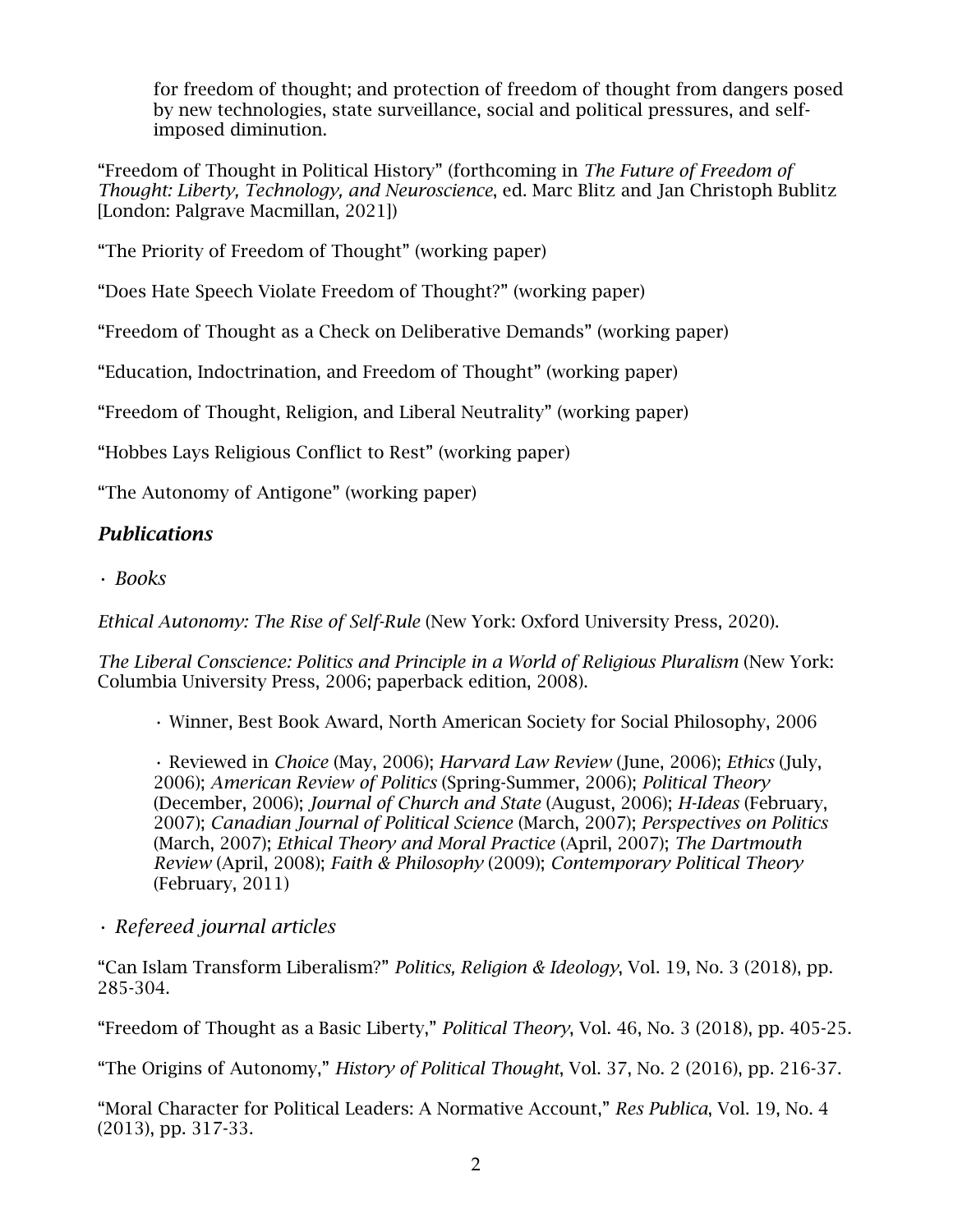"The False Right to Autonomy in Education" *Educational Theory*, Vol. 62, No. 1 (2012), pp. 107-24 (part of journal's special "Educational Rights Symposium").

"*The Liberal Conscience*: An Overview," and "The Ascendant Liberal Conscience: A Response to Three Critics," *Critical Review of International Social and Political Philosophy*, Vol. 14, No. 4 (2011), pp. 505-07, 521-29.

"Heteronomous Citizenship: Civic Virtue and the Chains of Autonomy," *Educational Philosophy and Theory*, Vol. 42, No. 1 (2010), pp. 73-93 (part of special issue on "Toleration, Respect, and Recognition").

"Demanding Deliberation: Political Liberalism and the Inclusion of Islam," *Journal of Islamic Law and Culture*, Vol. 11, No. 2 (2009), pp. 92-110.

"Deliberate and Free: Heteronomy in the Public Sphere," *Philosophy & Social Criticism*, Vol. 35, Nos. 1-2 (2009), pp. 183-213 (part of special issue on "Religion in the Public Sphere").

"The Battle for Liberalism: Confronting the Legacy of Theocracy," *Critical Review*, Vol. 19, No. 4 (2007), pp. 565-75.

"Political Theory and the Conduct of Faith: Oakeshott on Religion in Public Life," *Contemporary Political Theory*, Vol. 4, No. 1 (2005), pp. 63-82.

"A Liberalism of Conscience," *Journal of Political Philosophy*, Vol. 11, No. 4 (2003), pp. 369- 91.

"Institutions of Conscience: Politics and Principle in a World of Religious Pluralism," *Ethical Theory and Moral Practice*, Vol. 6, No. 1 (2003), pp. 93-118.

"How Ought Liberal Democracies to Treat Theocratic Communities?" *Ethics*, Vol. 111, No. 2 (2001), pp. 302-43.

"The Secret Chain: Justice and Self-Interest in Montesquieu's *Persian Letters*," *History of Political Thought*, Vol. 22, No. 1 (2001), pp. 84-105.

"A Paradox Reconsidered: Written Lessons from Plato's *Phaedrus*," *Educational Philosophy and Theory*, Vol. 30, No. 3 (1998), pp. 259-73.

"Anchoring Political Preferences: The Structural Bases of Stable Electoral Decisions and Political Attitudes in Britain," *European Journal of Political Research*, Vol. 33, No. 3 (1998), pp. 285-321 (with Alan S. Zuckerman [lead author] and Laurence E. Kotler-Berkowitz).

"Principled Separation: Liberal Governance and Religious Free Exercise," *Journal of Church and State*, Vol. 38, No. 3 (1996), pp. 595-619.

"Blameless, Constructive, and Political Anger," *Journal for the Theory of Social Behavior*, Vol. 25, No. 3 (1996), pp. 257-74.

• *Book chapters*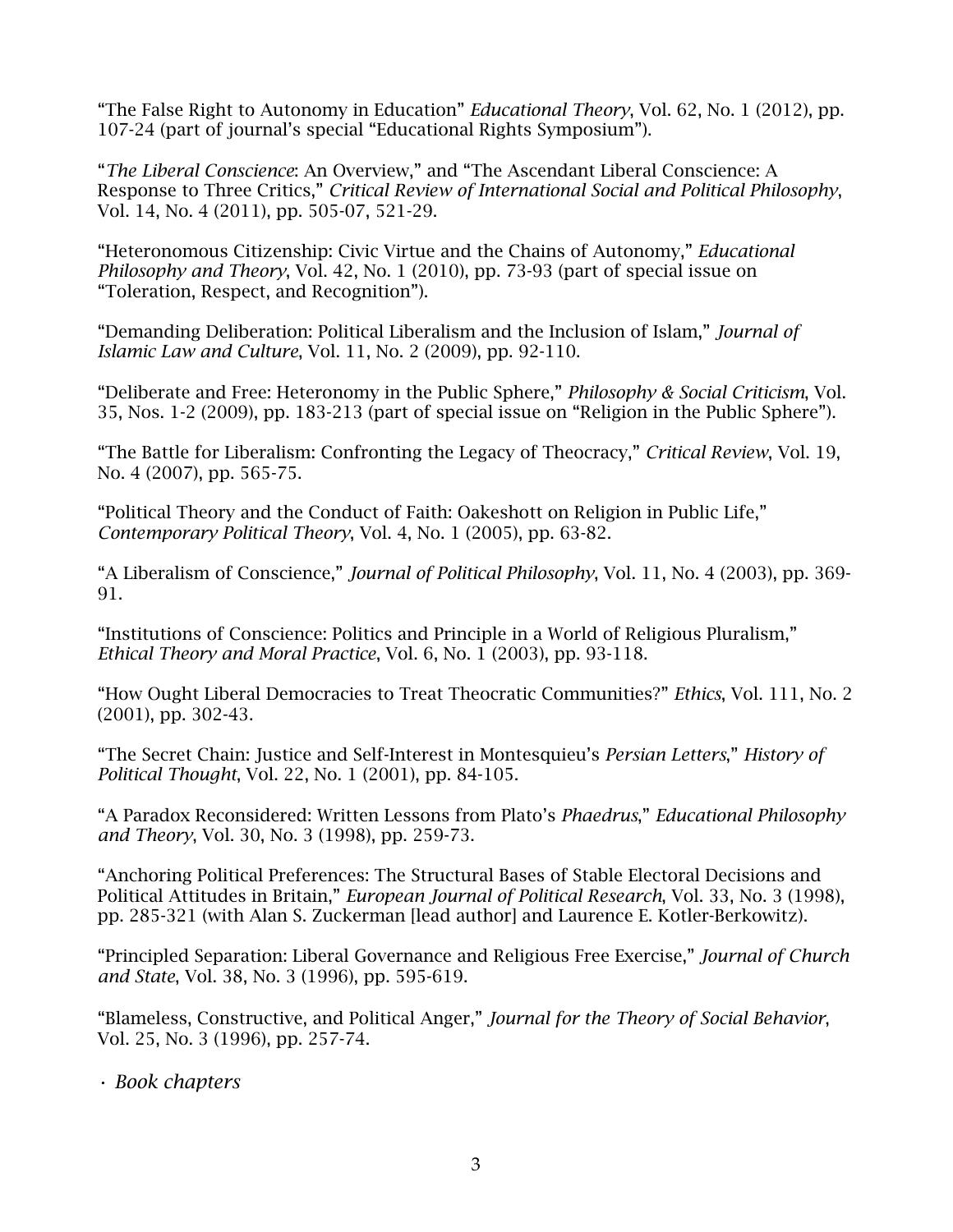"Legal Exemptions for Religious Feelings," in *Religious Exemptions*, ed. Kevin Vallier and Michael Weber (New York: Oxford University Press, 2018), pp. 74-96.

"Demanding Deliberation: Political Liberalism and the Inclusion of Islam," in *Citizenship, Identity, and Education in Muslim Communities: Essays on Attachment and Obligation*, ed. Michael S. Merry and Jeffrey Ayala Milligan (New York: Palgrave Macmillan, 2010), pp. 45- 61 (revised version of *Journal of Islamic Law and Culture* article).

"Heteronomous Citizenship: Civic Virtue and the Chains of Autonomy," in *Toleration, Respect, and Recognition in Education*, ed. Mitja Sardoc (Malden, MA: Wiley-Blackwell, 2010), pp. 68-88 (reprinted from *Educational Philosophy and Theory* article).

"Religious Pluralism and the Liberty of Conscience," in *Pluralism Without Relativism: Remembering Sir Isaiah Berlin*, ed. João Carlos Espada, Marc. F. Plattner, and Adam Wolfson (Lexington Books and Rowman & Littlefield, 2007).

"A Liberalism of Conscience," in *Minorities within Minorities: Equality, Rights and Diversity*, ed. Avigail Eisenberg and Jeff Spinner-Halev (New York: Cambridge University Press, 2005), pp. 41-63 (reprinted from *Journal of Political Philosophy* article).

• *Short articles, reviews and encyclopedia entries*

Review of Kent Greenawalt's *When Free Exercise and Nonestablishment Conflict*, *Political Science Quarterly*, Vol. 133, No. 4 (2018), pp. 769-70.

"Minorities and Citizenship," *Hokkaido Law Review*, Vol. 63, No. 5 (2013), pp. 143-57 (published in Japanese).

Review of Andrew March's *Islam and Liberal Citizenship: The Search for an Overlapping Consensus*, *Politics and Religion*, Vol. 4, No. 1 (2011), pp. 192-95.

"Civil Religion," SAGE *Encyclopedia of Political Theory* (London: SAGE Publications, 2010).

Review of J. Caleb Clanton's *Religion and Democratic Citizenship: Inquiry and Conviction in the American Public Square*, *Notre Dame Philosophical Reviews*. 2009.04.19 <http://ndpr.nd.edu/review.cfm?id=15865>

"Politics, Philosophy, and Liberty of Conscience: A Reply to Three Critics," *Social Philosophy Today: Race and Diversity in the Global Context*, Vol. 24 (2009), pp. 201-08.

Review of Charles Fried's *Modern Liberty and the Limits of Government*, *Ethics*, Vol. 117, No. 3 (2007), pp. 555-60.

"Across the Divide," *Dartmouth Alumni Magazine*, July/August, 2006, pp. 26-27.

"The Mohammed Caricatures: Liberalism vs. Islam?" openDemocracy.net, March 2, 2006 <http://www.opendemocracy.net/faith-europe\_islam/liberalism\_3320.jsp>

Review of Paul Weithman's *Religion and the Obligations of Citizenship*, *Notre Dame Philosophical Reviews*. 2003.06.05 <http://ndpr.nd.edu/review.cfm?id=1373>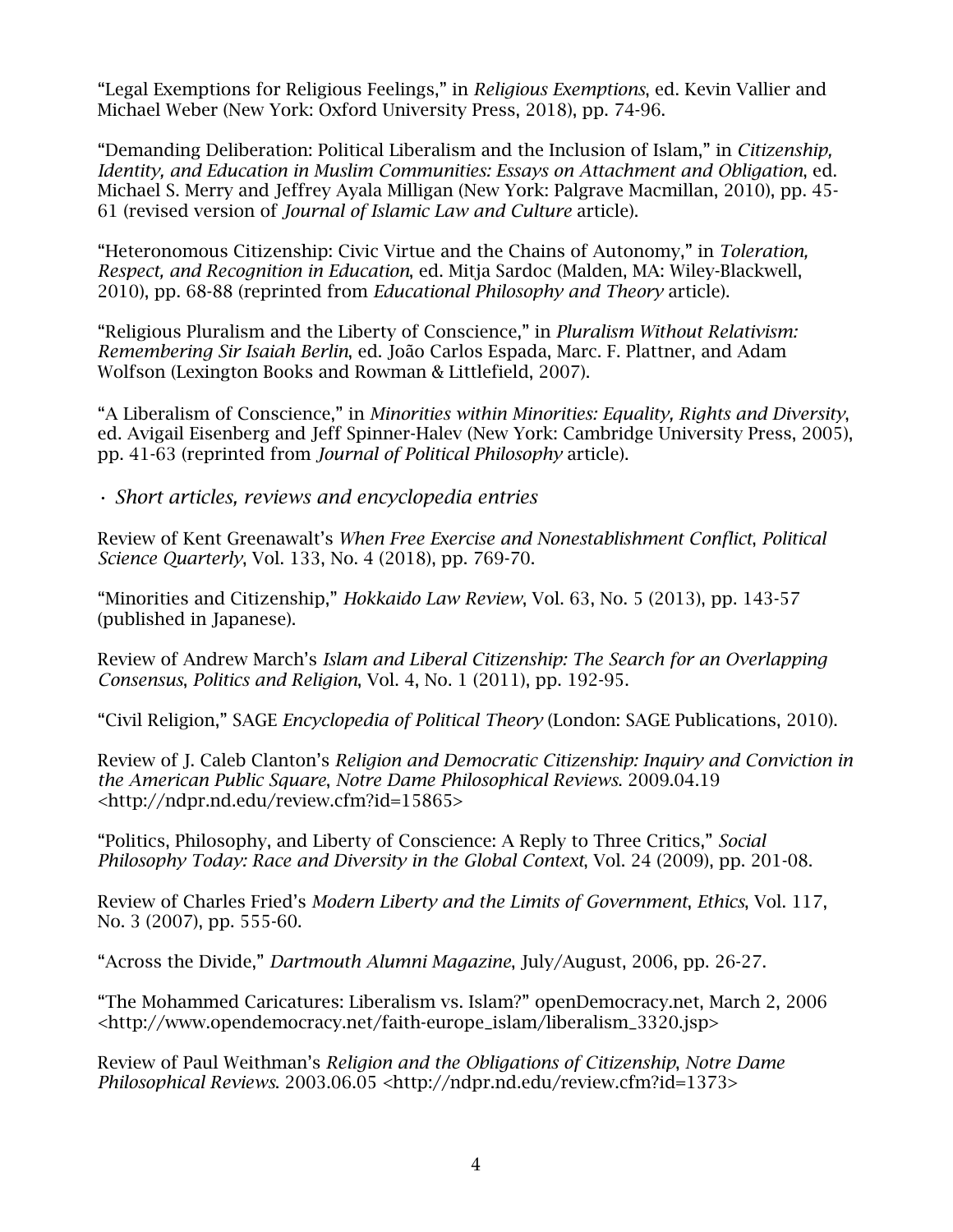Review of *Religious Conscience, the State, and the Law: Historical Contexts and Contemporary Significance*, ed. John McLaren and Harold Coward, *University of Toronto Quarterly*, Vol. 71, No. 1 (2001-02), pp. 141-42.

Review of Robert Audi's *Religious Commitment and Secular Reason*, *The Philosophical Quarterly*, Vol. 52, No. 206 (2002), pp. 134-37. Reprinted as, "Should We Strike a 'Theoethical' Equilibrium?" in *The Forum*, Vol. III, Nos. 1 & 2 (2001), pp. 13-15.

Book Note on Franklin I. Gamwell's *Democracy on Purpose: Justice and the Reality of God*, *Ethics*, Vol. 111, No. 4 (2001), pp. 841-42.

Review of Stuart Hampshire's *Justice is Conflict*, *The Philosophical Quarterly*, Vol. 51, No. 203 (2001), pp. 271-74.

"Immanuel Kant," "Montesquieu: *Lettres persanes*," "Heresy," and "Tacitus: *Annales*"; entries for *Censorship: A World Encyclopedia*, ed. Derek Jones (London and Chicago: Fitzroy Dearborn, 2001).

Book Note on Jan Narveson's *Moral Matters*, *Ethics*, Vol. 107, No. 3 (1997), pp. 537-38.

"A Grave Irony": review of John E. Seery's *Political Theory for Mortals: Shades of Justice, Images of Death*, *The Review of Politics*, Vol. 59, No. 2 (1997), pp. 401-03.

### *Honors and Prizes*

- Jerome Goldstein Award for Distinguished Teaching, Dartmouth College, 2010
- Jack E. Thomas 1974 Family Fellowship, Dartmouth College, 2007-08
- John M. Manley Huntington Memorial Award for Newly Tenured Faculty, Dartmouth College, 2007
- Walter and Constance Burke Junior Faculty Research Award, Dartmouth College, 2001-07
- Rockefeller Faculty Scholar, Nelson A. Rockefeller Center, Dartmouth College, 2003-04, 2004-05, 2005-06
- Junior Faculty Fellowship, Dartmouth College, 2005
- Dartmouth College Student Assembly Profiles in Excellence Teaching Award
- Fellow and Member, United College of St. Salvator and St. Leonard, University of St. Andrews, 1999-2001
- Brown University President's Award for Excellence in Teaching
- Brown University Graduate Council Research Fellow, 1998
- Stanley J. Bernstein Dissertation Fellow, 1997
- Brown University Faculty Scholar Award, 1997
- Political Science Prize for Outstanding Graduate Student Research, 1996
- Recognition of Students with Alternate Learning Styles, 1996

### *Invited Lectures and Conference Appearances*

Various; full list upon request

### *Professional Memberships*

Member, American Political Science Association (Division Chair for Normative Political Theory [Division 3], 2012-13; Annual Conference Program Committee, 2012-13; Member-